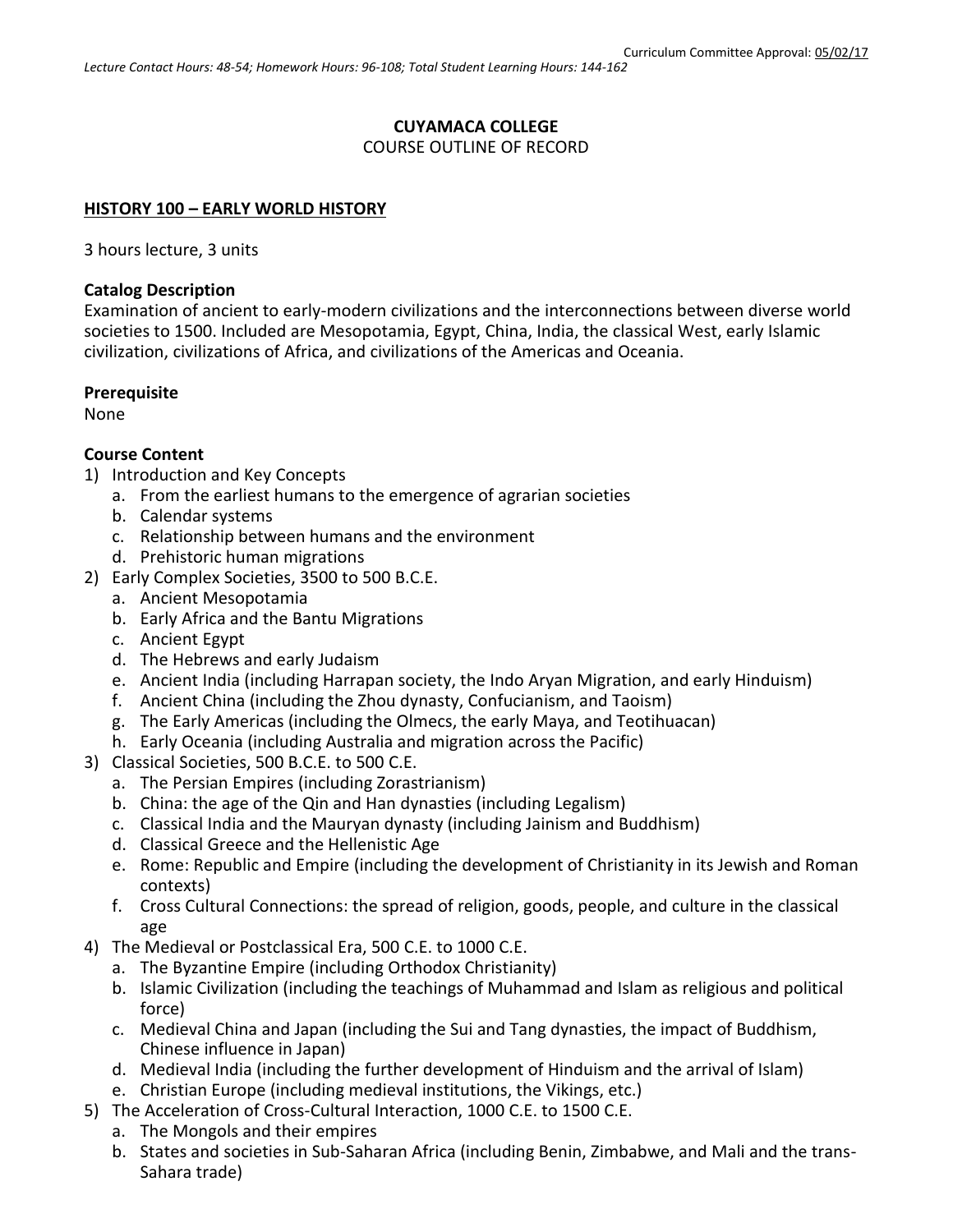- c. The Swahili city-states and the Indian ocean trade
- d. Western Europe in the High Middle Ages (including national monarchies and the Crusades)
- e. Mesoamerica: further development of the Maya, the Toltecs, and the Mexica/Aztecs)
- f. The Andes: the Inca Empire and its predecessors
- g. The Renaissance in Europe
- h. Overseas exploration and conquest

# **Course Objectives**

Students will be able to:

- 1) Identify and recall major themes, events, and figures in early world history. Analyze historical developments across national, regional, and cultural boundaries.
- 2) Compare early world societies in historical context (including state formation, social hierarchies, and gender hierarchies).
- 3) Catalog and interpret the role of religion, philosophy, and ideology in defining early world civilizations and societies. Compare ideals, practices, and historical developments of major belief systems.
- 4) Explain ways in which the world's physical and natural environment has affected and been affected by developments in human history.
- 5) Recognize political geography and changes in political geography.
- 6) Recognize major historical theories relevant to early world history (e.g., geographic and climatic determinism).
- 7) Analyze ways in which human groups have interacted with one another, including trade, migration, warfare, cultural exchange, and biological exchange, from early times to 1500 C.E.
- 8) Explain the historical significance of cultural developments such as art, music, architecture, literature and religion.
- 9) Discriminate between primary and secondary sources. Compose arguments, appropriately using primary and secondary sources.
- 10) Cite sources appropriately in written work using the Chicago Manual of Style (Turabian) or Modern Language Association formats.
- 11) Analyze broad patterns of change on both interregional scales and within complex societies.
- 12) Demonstrate an understanding of civilization through multiple analytical categories such as race, class, gender and ethnicity.
- 13) Compare distinctive forms of political, social, and economic organization in the world and explain their historical significance.
- 14) Identify major discoveries, inventions, and scientific achievements and explain their historical significance.

# **Method of Evaluation**

A grading system will be established by the instructor and implemented uniformly. Grades will be based on demonstrated proficiency in subject matter determined by multiple measurements for evaluation, one of which must be essay exams, skills demonstration or, where appropriate, the symbol system.

- 1) Quizzes and/or exams that measure the student's ability to identify and recall major themes, events and figures in early world history.
- 2) Quizzes and/or exams that measure and verify the student's ability to identify the relationship between physical geography and climate on the development of early world civilizations and societies and recognize changes in political geography.
- 3) Write a timed in-class essay that evaluates and verifies the student's ability to formulate an argument based on historical theories, organize information chronologically and thematically, and recall major themes, events and figures in early world history.
- 4) Write analytical papers that assess the student's ability to recognize themes, organize information, and interpret the significance of literature in early world history.